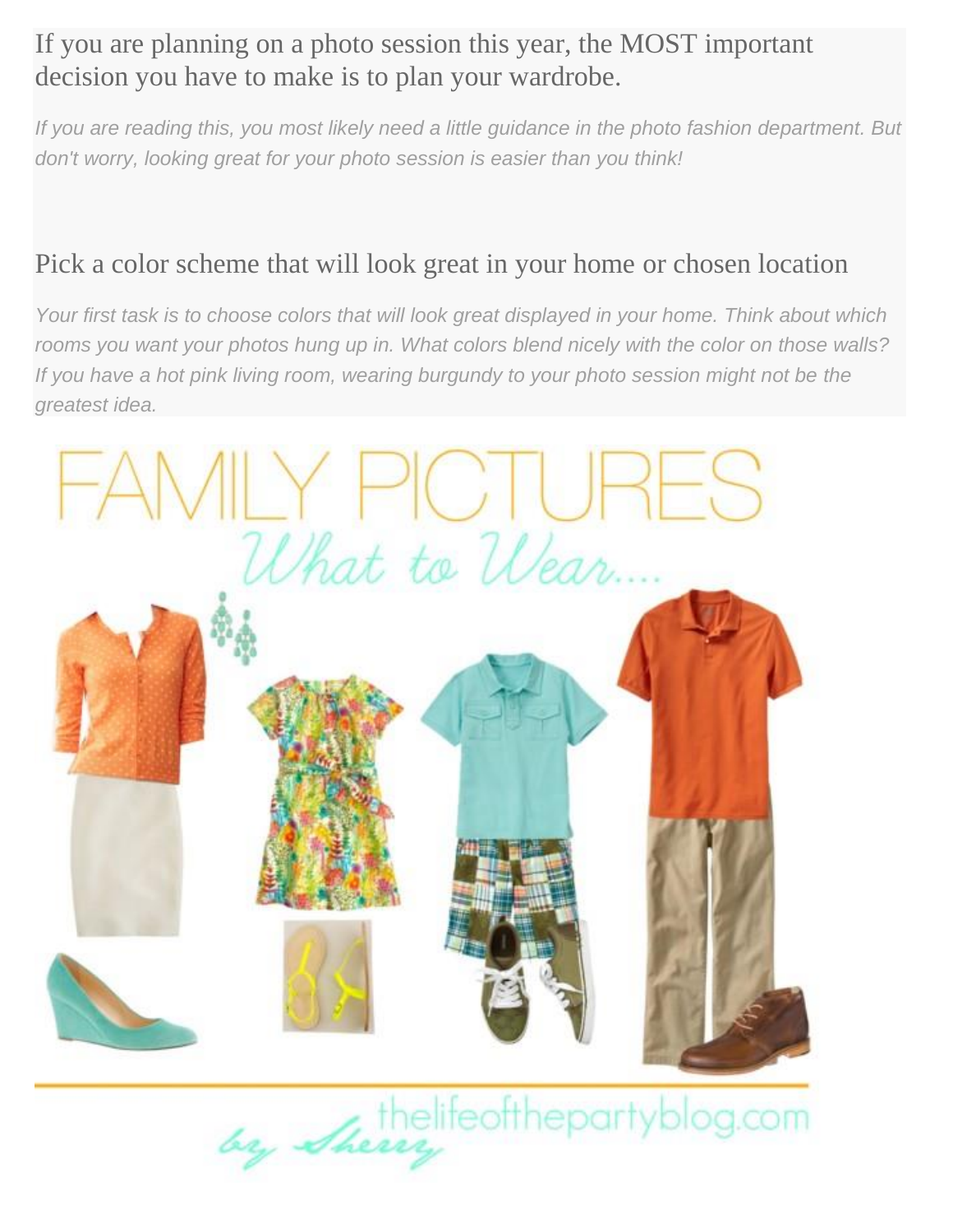## Choose one dominant outfit to build on

*This is where the fun begins! Start out by choosing an outfit that will be the main focus of the photos; just makes sure you are okay with the person who is wearing the outfit to be the main focus. In family photos, typically the mother is the main focus, so if you are planning a family session, have Mom pick out her outfit first and then build your look around her (because after all, Mom should be the star of the show!).*



thelifeofthepartyblog.com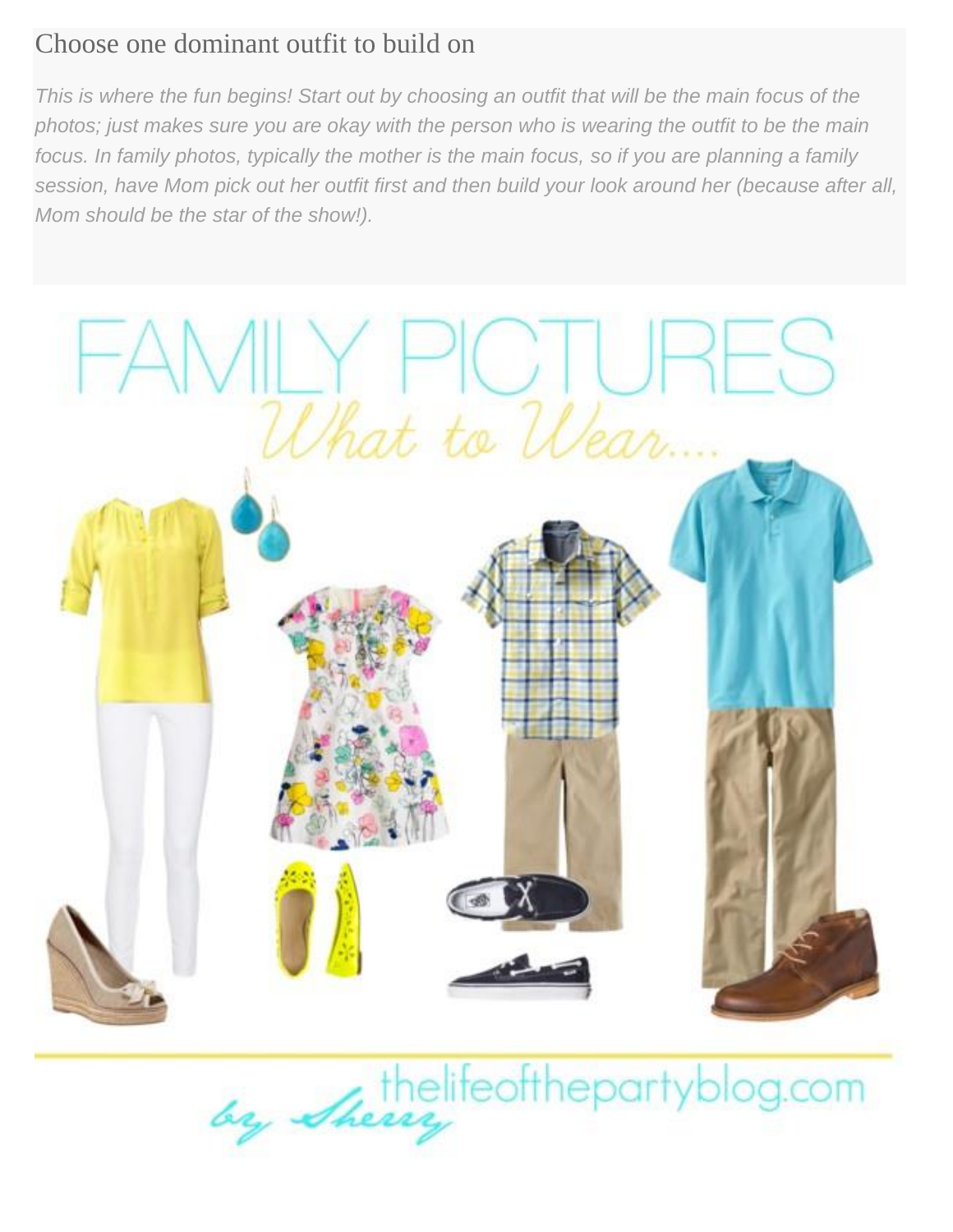## Add in patterns and complimentary colors

*After you have decided on your main color scheme and outfit to build on, now it's time to branch out and add in complimentary colors and patterns. Don't be afraid to add in other colors and patterns! As long as the patterns don't clash, mixing patterns is totally safe and can be a super fun way to jazz up your outfits.*

*Example: while polka dots and strips go together, gingham and plaid usually don't.*

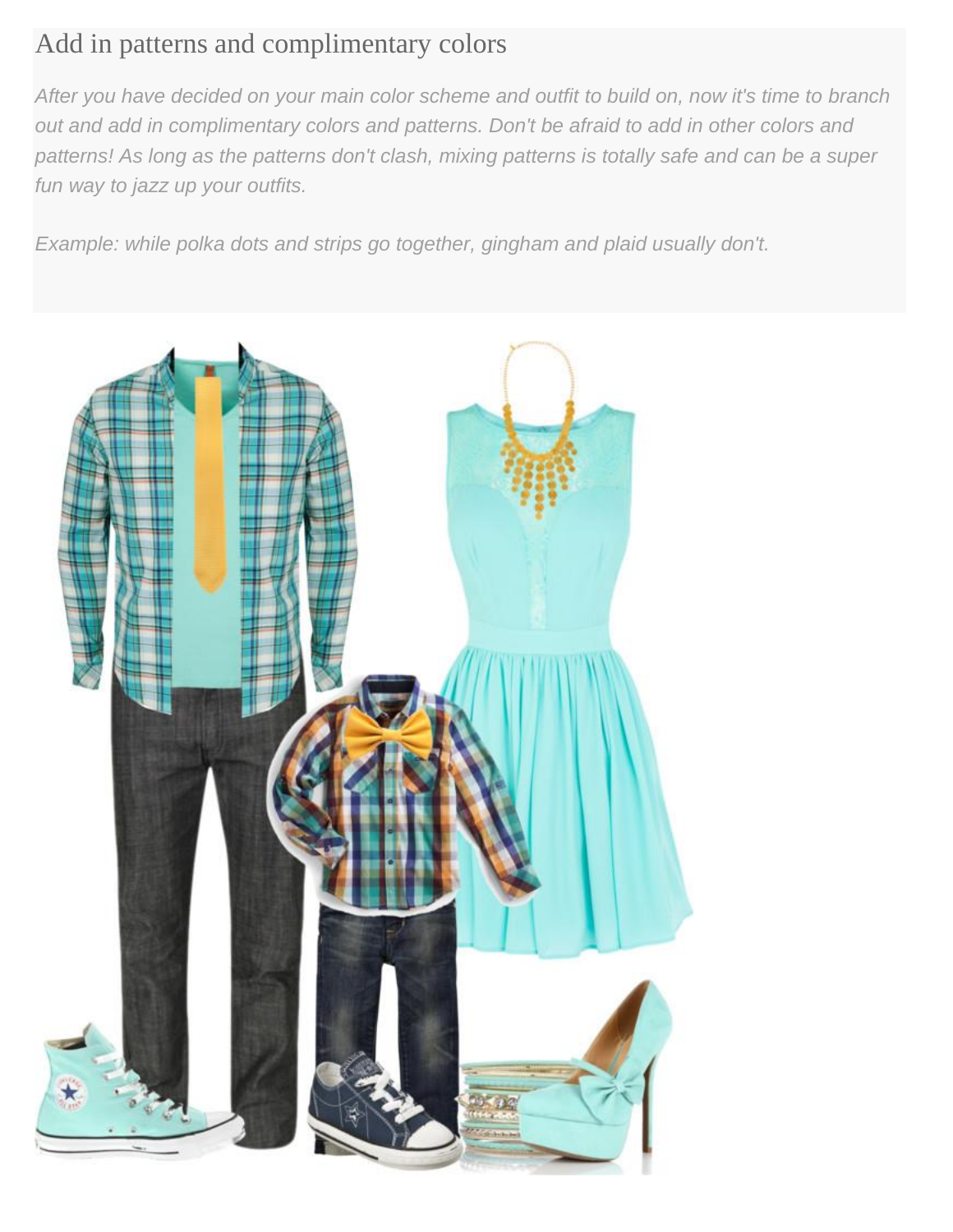# Keep it simple, keep it safe

*Anyways, if all this scares the living daylights out of you, there is nothing wrong with keeping it simple. Having the family wear similar shades of a specific color can look really nice and put together! Whatever you do, DON'T EVER WEAR THE SAME THING - IT'S SO 1990's!*